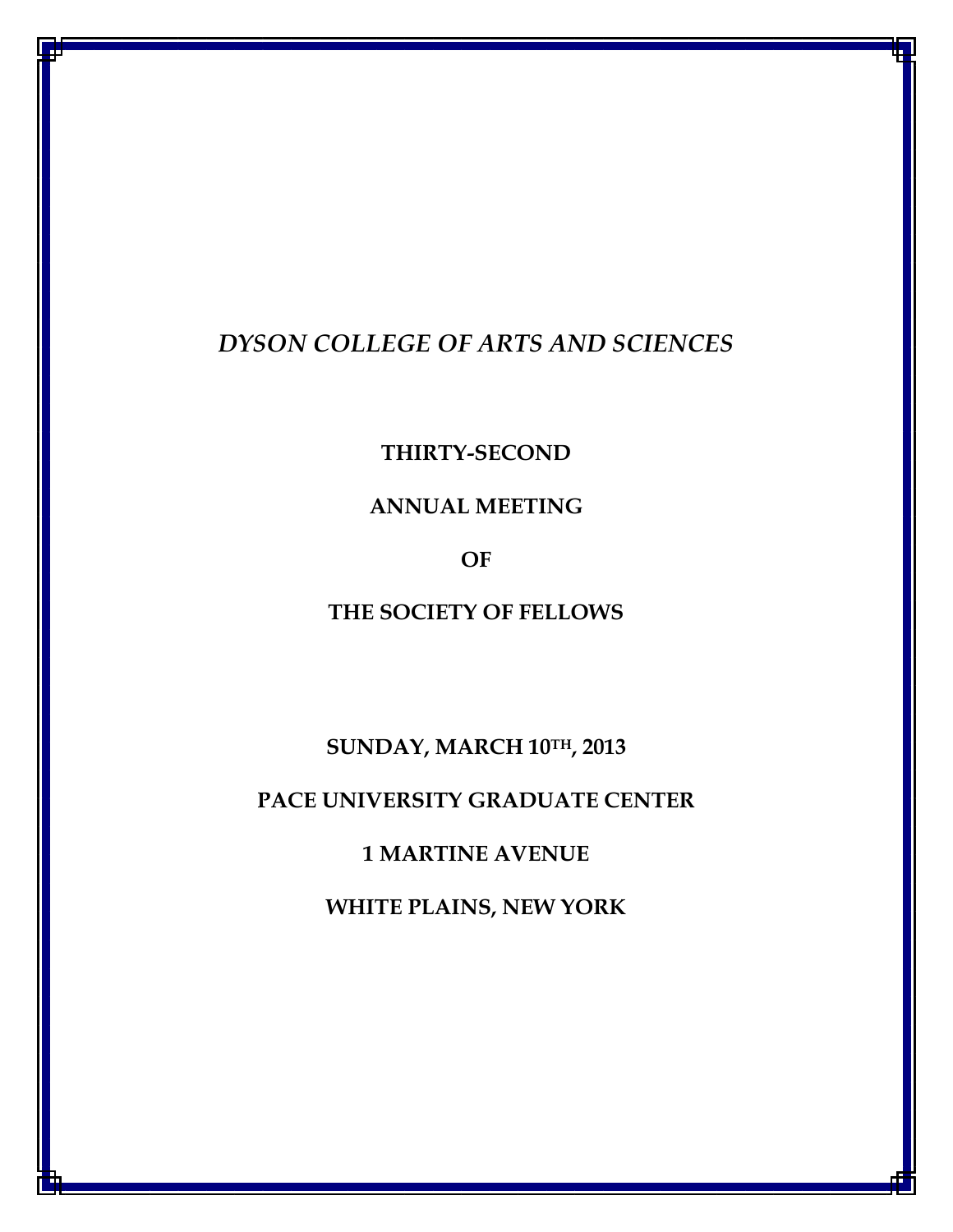## THE SOCIETY OF FELLOWS DYSON COLLEGE OF ARTS AND SCIENCES PACE UNIVERSITY

## THIRTY-SECOND ANNUAL MEETING

9:00 a.m. Coffee and Continental Breakfast–Room 208

10:00 a.m. Welcome-Room 206 Dr. Maria T. Iacullo-Bird, Assistant Dean, Dyson College of Arts and Sciences

10:15-11:45a.m. Plenary Session–Room 206

The Shrine of St. Patrick's Bell Julia Vantrimpont Faculty Mentor: Dr. Lisa Farber

Online Dating and Relationship Longevity Rahul Rai Faculty Mentor: Prof. Mark Weinstock

Counterterrorism Technologies and the Breach of Privacy Maria Elena Rubino Faculty Mentor: Dr. Bala Veeramacheneni

*The Philosophical* Underpinnings of Psychological Theory and Application Pamela M. Ward Faculty Mentor: Dr. Rostyslaw Robak

12:00-1:00p.m. Luncheon and Poster Session–Rooms 208 and 204 Presiding, Dr. Nira Herrmann Dean, Dyson College of Arts and Sciences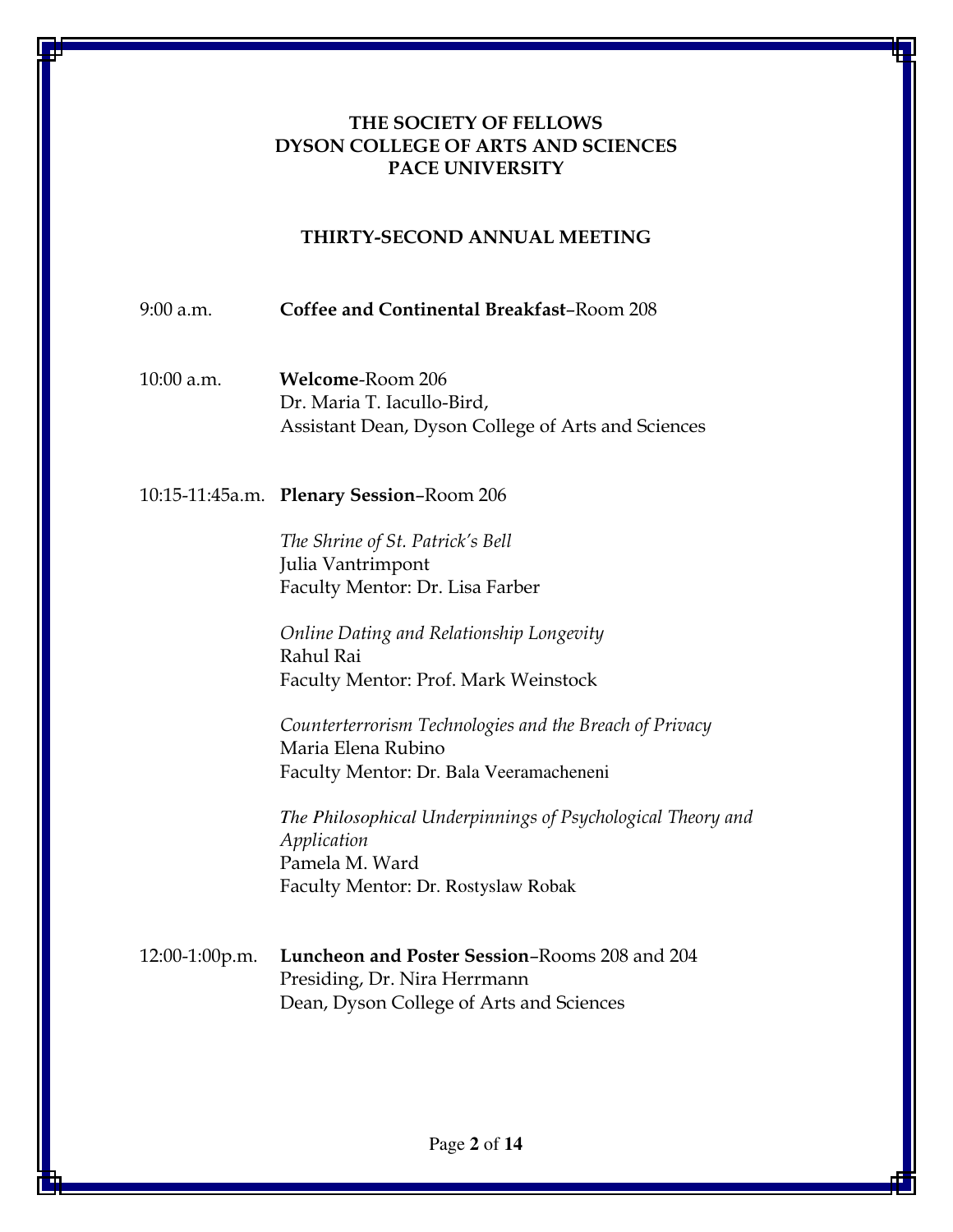The Russian Soul Through Film-Room 306 Moderator: Dr. Andriy Danylenko

Pirates, Passages, & Progress: Essays and Digital Stories on Early 20th-Century English Writers-Room 308 Moderator: Dr. Bette Kirschstein

Urban Ethnography and Popular Culture-Room 310 Moderator: Dr. Judith Pajo

Reconciliation and Justice in Contemporary Society-Room 311 Moderator: Dr. Matthew Bolton

The Obama Presidency-Room 312 Moderator: Dr. Christopher Malone

Issues in Public Policy-Room 320 Moderator: Dr. Joseph Morreale

Federal Reserve Policy and Adventures in Central Banking-Room 322 Moderator: Prof. Mark Weinstock

Pharmaceutical Updates-Room 326 Moderator: Prof. Elmer-Rico Mojica

Families in Crisis-Room 328 Moderator: Dr. Marie Werner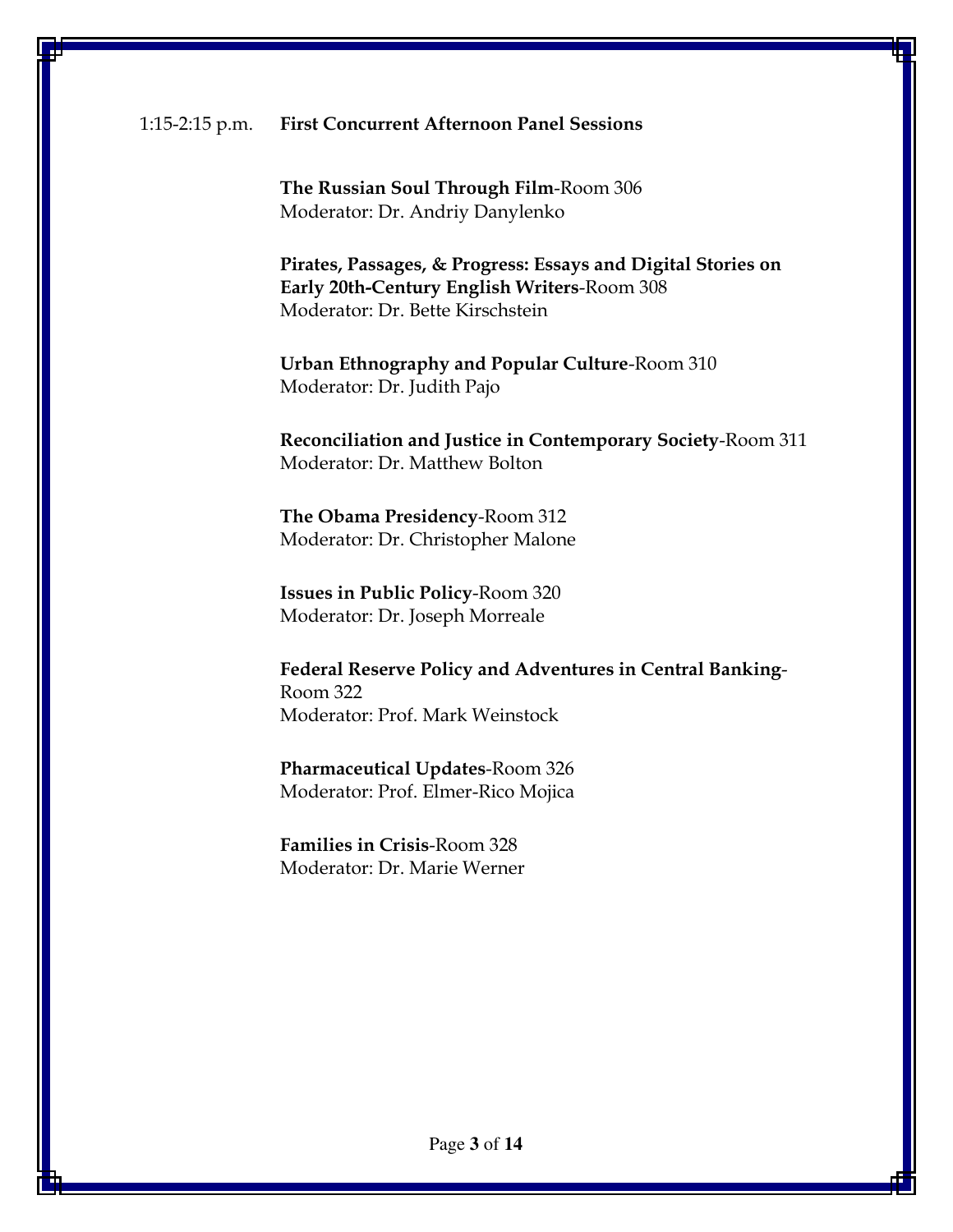Gender, Race and Identity-Room 306 Moderator: Dr. Susan Maxam

Global Perspectives Portrayed in Film-Room 308 Moderator: Dr. Antonia Garcia-Rodriguez

Studies in the Humanities-The History of Art, Music and Literature-Room 310 Moderator: Prof. Robert Meffe

Peace and Justice Studies: The Dilemma of Poverty and Remedies for Remediation-Room 311 Moderator: Dr. Matthew Bolton

The Middle East-Room 312 Moderator: Prof. Joan Katen

Uses and Abuses of Technology -Room 320 Moderator: Dr. Rosario Girasa

Money, Food, Drugs, Beauty, and Economics-Room 322 Moderators: Dr. Gregory Colman and Dr. Annya Shostya

Environmental Issues-Room 326 Moderator: Prof. Ghassan Karam

Explorations in Psychology-Room 328 Moderators: Dr. Paul Griffin and Dr. Terence Hines

3:30-4:30 p.m. Reception and Awards Ceremony–Room 208

The Society of Fellows Executive Board wishes to thank and acknowledge all Faculty Mentors and Moderators for their support of The Dyson College of Arts and Sciences Society of Fellows

DETAILS REGARDING THE POSTER AND CONCURRENT SESSIONS APPEAR ON THE FOLLOWING PAGES

Page **4** of **14**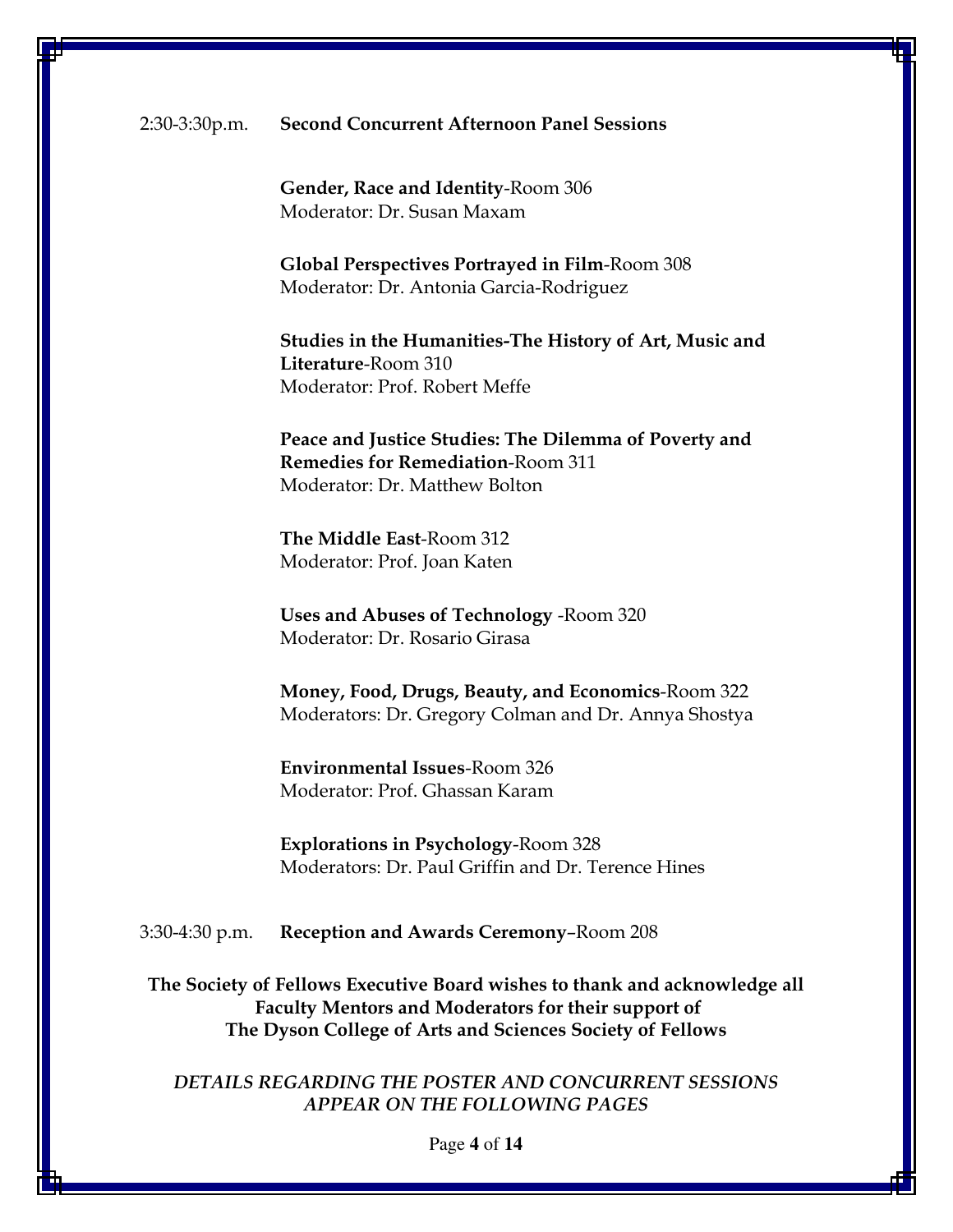#### 12:00-1:00p.m. Luncheon and Posters–Rooms 208 and 204

Mode of Action of two meta bis-benzimidazoles towards Trichomonas vaginalis Emmanuel Bujans; Faculty Mentor: Dr. Nigel Yarlett

Binding of Proteins with Different Nanomaterial David Collins; Faculty Mentor: Prof. Elmer-Rico Mojica

Monetizing Democracy: The Case for Equality in the American Election Process Anthony Del Signore; Faculty Mentor: Dr. Matthew Bolton

The Effects of Heat Stress on Stigmatic Receptivity in Arabidopsis thaliana Abbi Rae Freeman; Faculty Mentor: Prof. Erica Kipp

Mass Spectrometric Analysis of Eicosapentaenoic Acid, a Fatty Acid Found in Fish Oil Kelsey Dianne Jordan; Faculty Mentor: Dr. Rita Upmacis

Cochlear Implants: The effect of age of implantation on language acquisition and speech perception Hilary McManus; Faculty Mentor: Dr. Carol Alpern

Synthesis of Novel Compounds to Treat Neuromuscular Disorders Sophia A. Miotto; Faculty Mentor: Dr. Jaimelee Iolani Rizzo

Binding of Different Proteins with Different Nanoparticles Monitored by Spectroscopy Claudia Sobolewski; Faculty Mentor: Prof. Elmer-Rico Mojica

Chiral Analyses of Ephedrines and Pseudoephedrines Lyanne Valdez; Faculty Mentor: Dr. Zhaohua Dai

The Human Connection: An Analysis of the Communicative Abilities of Homo sapiens David J. Wallach; Faculty Mentor: Dr. Jean Coppola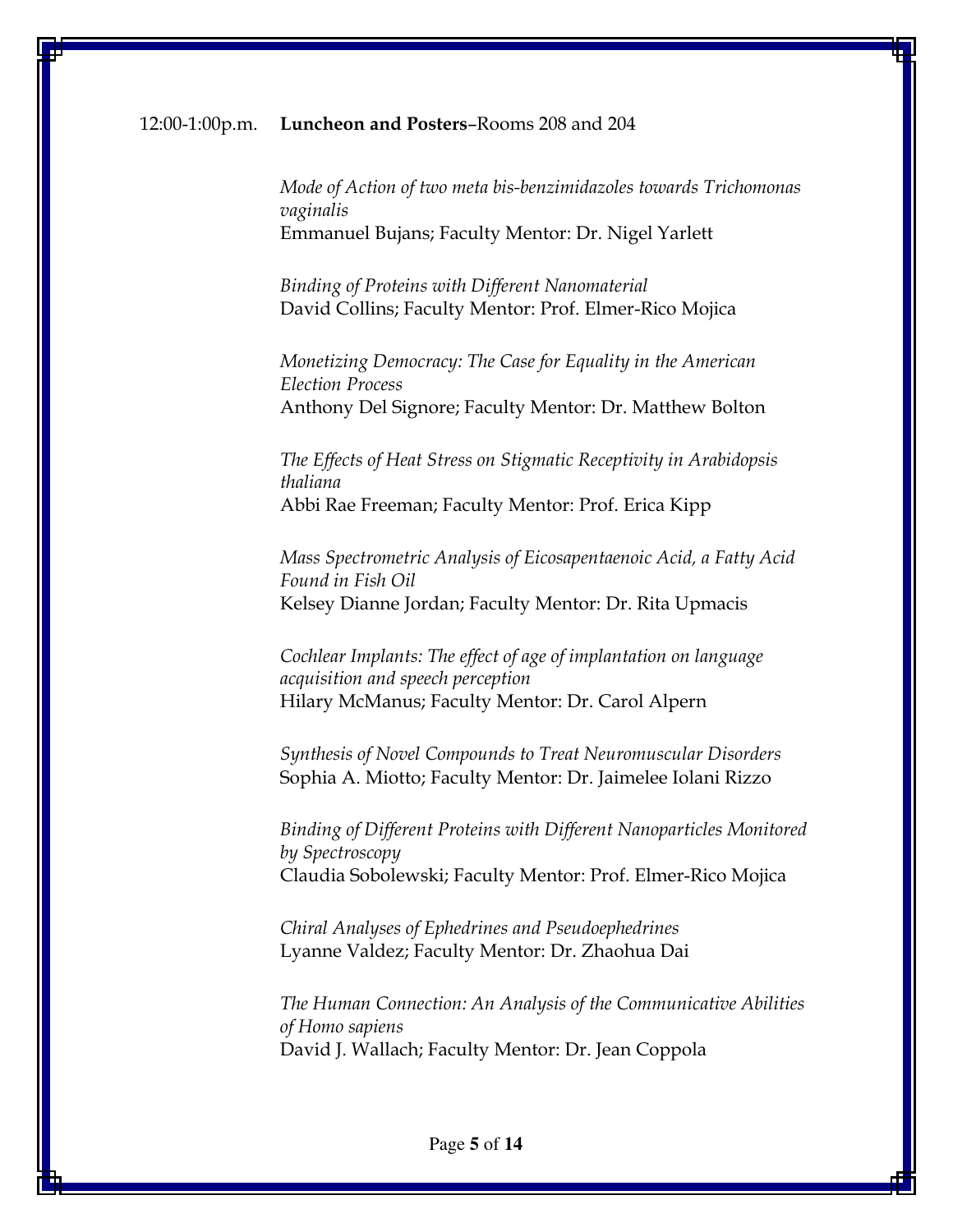#### Session 1 The Russian Soul Through Film-Room 306 Moderator: Dr. Andriy Danylenko

Hope and Fate after War Weifeng Lu; Faculty Mentor: Dr. Andriy Danylenko

A Tale of Two Cities: Moscow and St. Petersburg in Russian Cinema Huari Li; Faculty Mentor: Dr. Andriy Danylenko

The Disease of Power in Sokurov's Tyrant Trilogy Joseph Cordaro; Faculty Mentor: Dr. Andriy Danylenko

Russian Stereotypes in American Cinema Michael Boyle; Faculty Mentor: Dr. Andriy Danylenko

## Session 2 Pirates, Passages, & Progress: Essays and Digital Stories on Early 20th-Century English Writers-Room 308 Moderator: Dr. Bette Kirschstein

Sex, Death, and the Never Never Land: Conflicting Fantasies in James Barrie's Peter Pan, or the Boy Who Wouldn't Grow Up Heather Haline Askildsen; Faculty Mentor: Dr. Bette Kirschstein

Workers & Writers: British Socialism and Modernist Literature Daniel Rubado; Faculty Mentor: Dr. Bette Kirschstein

The Bloomsbury Group Kathryn Tompkins; Faculty Mentor: Dr. Bette Kirschstein

Nature Foreshadowing Social Change in E.M. Forster's A Passage to India Veronica Goin; Faculty Mentor: Dr. Bette Kirschstein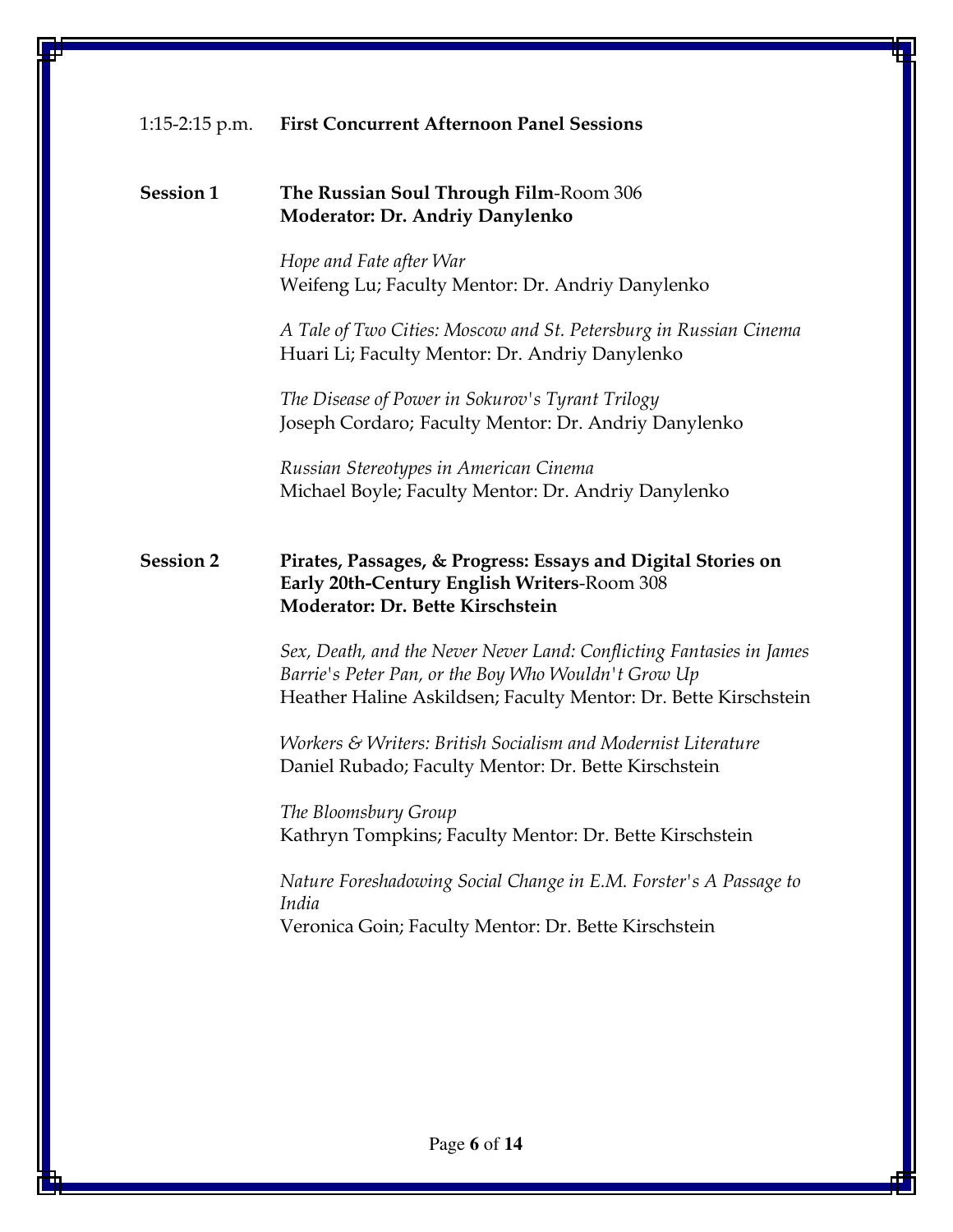#### Session 3 Urban Ethnography and Popular Culture-Room 310 Moderator: Dr. Judith Pajo

Why Young African American Men Don't Go To College: An Ethnographic Approach Tyla Johnson; Faculty Mentor: Dr. Judith Pajo

The Ways in Which Men and Women Assume and Abide by the Rules of Their Gender When Riding The New York City Subway Lindsey Steinert; Faculty Mentor: Dr. Judith Pajo

"All I need to know is I'm something you'll be missing:" Emo as subculture Brian Rentas; Faculty Mentor: Dr. Amy Foerster

## Session 4 Reconciliation and Justice in Contemporary Society-Room 311 Moderator: Dr. Matthew Bolton

Peacebuilding in Colombia: Sustainable peace strategies in post– conflict Colombia Mariajose Delgado; Faculty Mentor: Dr. Emily Welty

The Reintegration and Reconciliation Process of Former Detainees at Guantanamo Bay: Is it Possible? Katelyn James; Faculty Sponsor: Dr. Emily Welty

Finding an Identity in Russia Leslie Burak; Faculty Mentor: Dr. Matthew Bolton

Identity Stephanie Zhang; Faculty Mentor: Dr. Matthew Bolton

Culture Shock Abroad and Back at Home John T. Ciccarelli; Faculty Mentor: Dr. Matthew Bolton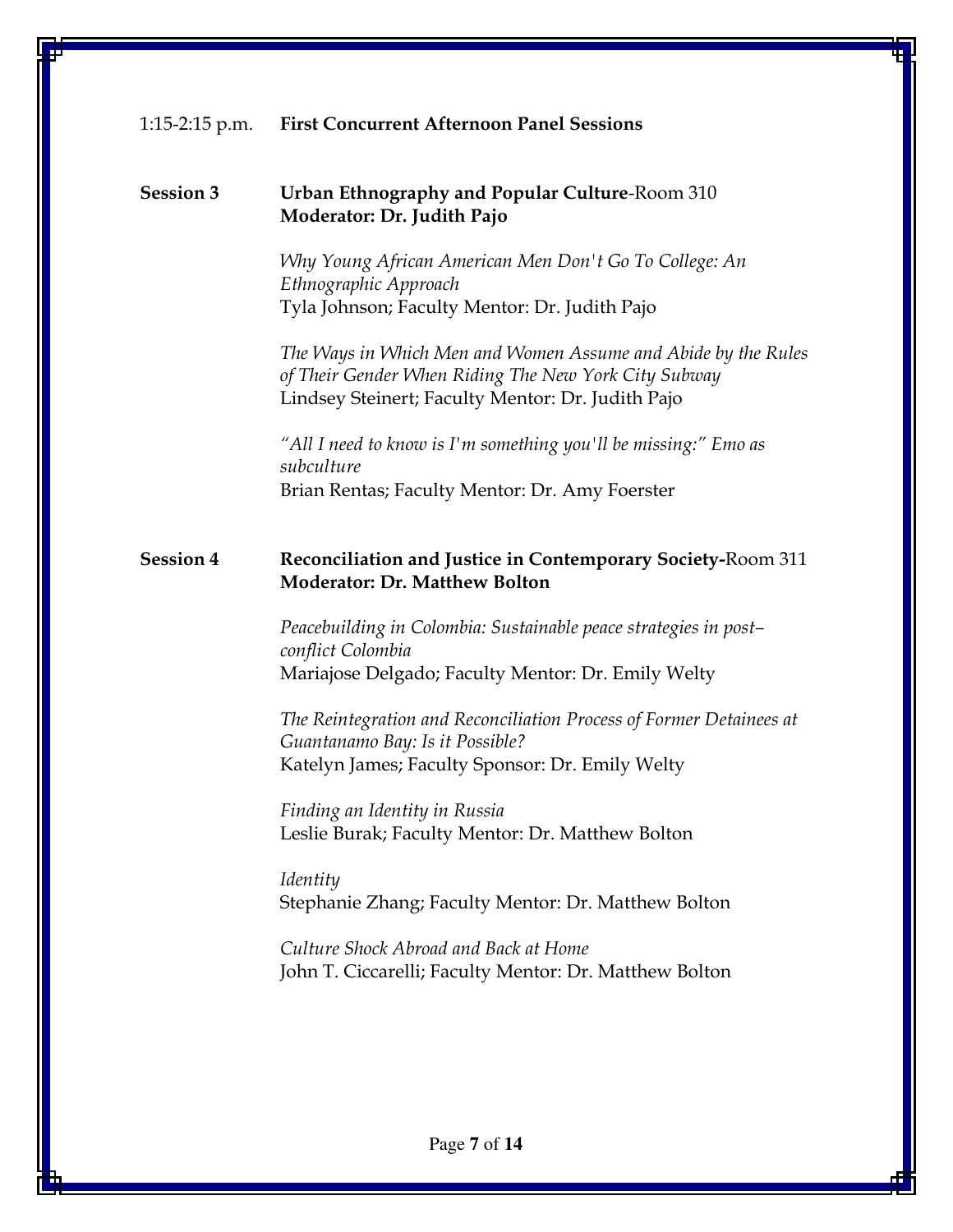## Session 5 The Obama Presidency-Room 312 Moderator: Dr. Christopher Malone

The Politicization of Women's Reproductive Rights during President Barack Obama's first term 2008-2012 Daniella Eras; Faculty Mentor: Dr. Christopher Malone

Is Obama Good For Black America? Davina Anderson; Faculty Mentor: Dr. Christopher Malone

2012 Campaign: Barack Obama vs. Mitt Romney Agatha Mavropoulos; Faculty Mentor: Dr. Christopher Malone

# Session 6 Issues in Public Policy-Room 320 Moderator: Dr. Joseph Morreale

Back to the Future in Public Transportation Planning Joseph H. I. Bird; Faculty Sponsor: Dr. Joseph Morreale

The Ethics of Trade Liberalization and Microfinance in the Global Economy Drew Cimino; Faculty Sponsor: Prof. Anna Morlan

The Effect of Cigarette Taxes on Mental Health William Helander; Faculty Sponsor: Prof. Mark Weinstock

The Housing Price Mechanism and Tobin's Q: Forecasting Bubbles Spyridon Papakonstadinou; Faculty Sponsor: Dr. Joseph Morreale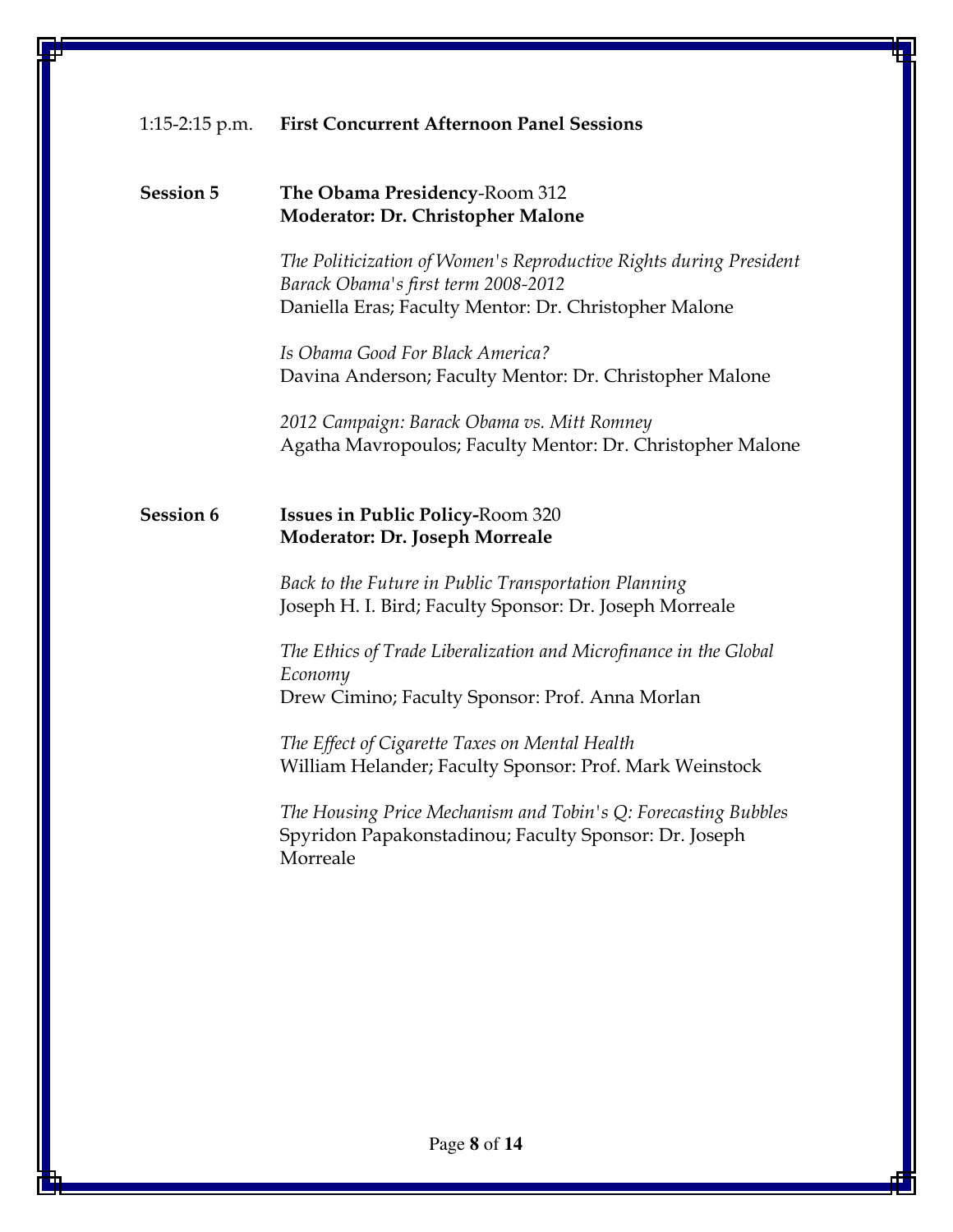#### Session 7 Federal Reserve Policy and Adventures in Central Banking-Room 322 Moderator: Prof. Mark Weinstock

The Tone of FOMC Policy Statements Sofya Sternik; Faculty Sponsor: Prof. Mark Weinstock

One Barrel at a Time: Federal Reserve Policy and the Oil Price Nexus Ammar Ahmed; Faculty Sponsor: Dr. Joseph Morreale

Brazilian Central Banking: An Investigation of Inflation Targeting and Central Bank Independence Joao Jatene; Faculty Sponsor: Prof. Mark Weinstock

The Effects of Quantitative Easing on Consumption Nashrah Ahmed; Faculty Sponsor: Dr. Gregory Colman

## Session 8 Pharmaceutical Updates-Room 326 Moderator: Prof. Elmer-Rico Mojica

Detecting Expired Medications the Hard Way Orkhan Mammadov; Faculty Mentor: Prof. Elmer-Rico Mojica

Interactions of Bovine Serum Albumin with Tetracycline and its Degradates Eric Nguyen; Faculty Mentor: Prof. Elmer-Rico Mojica

## Session 9 Families in Crisis-Room 328 Moderator: Dr. Marie Werner

Child Abuse Alyssa M. Gorton; Faculty Mentor: Dr. Marie Werner

Incest and the Family Life Cycle Mofoluwaso Soniregun; Faculty Mentor: Dr. Marie Werner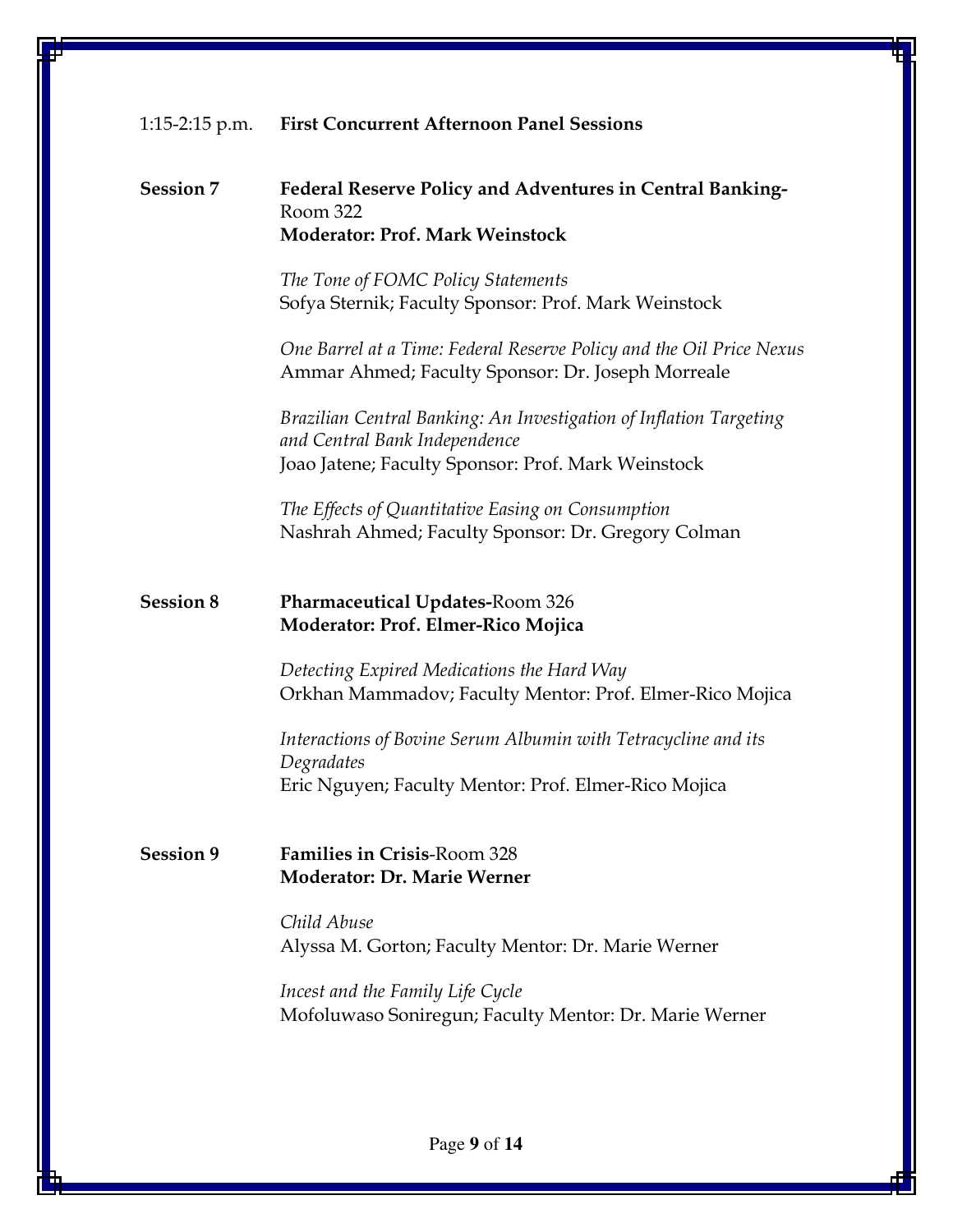#### Session 10 Gender, Race and Identity-Room 306 Moderator: Dr. Susan Maxam

Run Nigger Run (Perdition) Yahdon Israel; Faculty Mentor: Dr. Deborah Poe

Redefining Queer Identity and Gender Performance through and Essay by Judith Butler and Poem by Bruce Snider Bridget A. Kiley; Faculty Mentor: Dr. Deborah Poe

Why Are Gay Men So Feared? Kiefer Kofman; Faculty Mentor: Dr. Susan Maxam

## Session 11 Global Perspectives Portrayed in Film -Room 308 Moderator: Dr. Antonia Garcia-Rodriguez

Red Lanterns & Balzac: The Lives of Women in Post-Maoist Cinema Kristina Hodelin; Faculty Mentor: Dr. Joseph Tse-Hei Lee

City of God: The Labyrinth of Violence in Rio de Janeiro Matthew Ceurvels; Faculty Mentor: Dr. Antonia Garcia-Rodriguez

The Point of No Return: The Development of Revenge in V for Vendetta Gillian Ashdown; Faculty Mentor: Dr. Emily Welty

The Globalization of Cinema: A Case Study of Yash Raj Films Escarlen Baque; Faculty Mentor: Dr. Matthew Bolton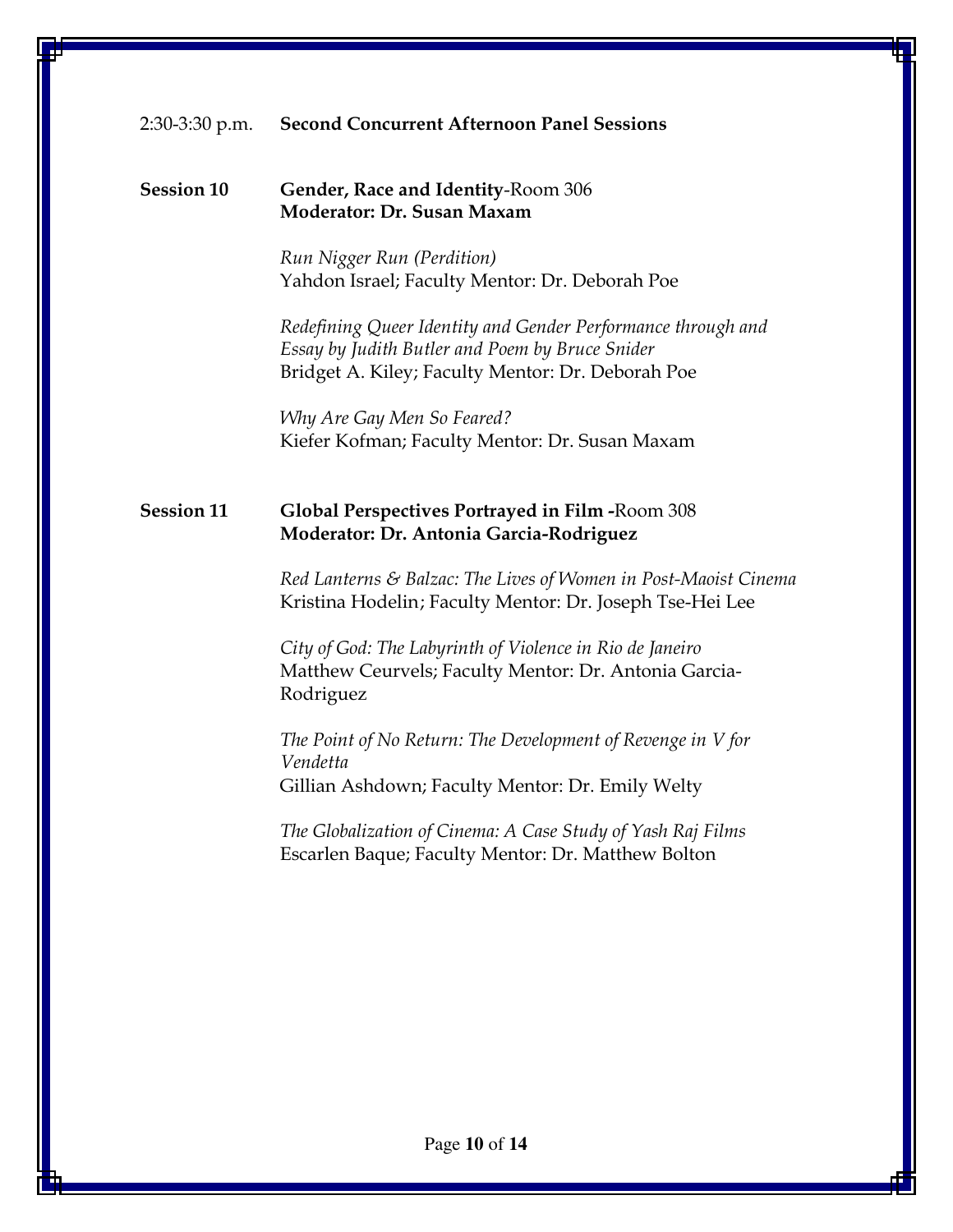## Session 12 Studies in the Humanities-The History of Art, Music and Literature-Room 310 Moderator: Prof. Robert Meffe

The Impact of Hatshepsut on Ancient Egyptian Art and History Sarah Batchelor; Faculty Mentor: Dr. Lisa Farber

Irony in Kander and Ebb Musicals Lisa Klages; Faculty Mentor: Prof. Robert Meffe

The Social Conscience of Depression Era Literature Clay Silver Katsky; Faculty Mentor: Dr. Barbara Blumberg

# Session 13 Peace and Justice Studies: The Dilemma of Poverty and Remedies for Remediation-Room 311 Moderator: Dr. Matthew Bolton

The Cycle of Poverty Kyla Korvne; Faculty Mentor: Dr. Emily Welty

What We Do Now, Matters Forever: Impact Repertory Theatre and the Political Economy of Nonprofit Organizations Emilia A. Ottoo; Faculty Mentor: Dr. Matthew Bolton

Can Altruistic Motives Be Condemning? Jason R. Gonzalez; Faculty Mentor: Dr. Emily Welty

Celebrity Philanthropy: Opportunities for Global Awareness Michele Carpenito; Faculty Mentor: Dr. Paul Ziek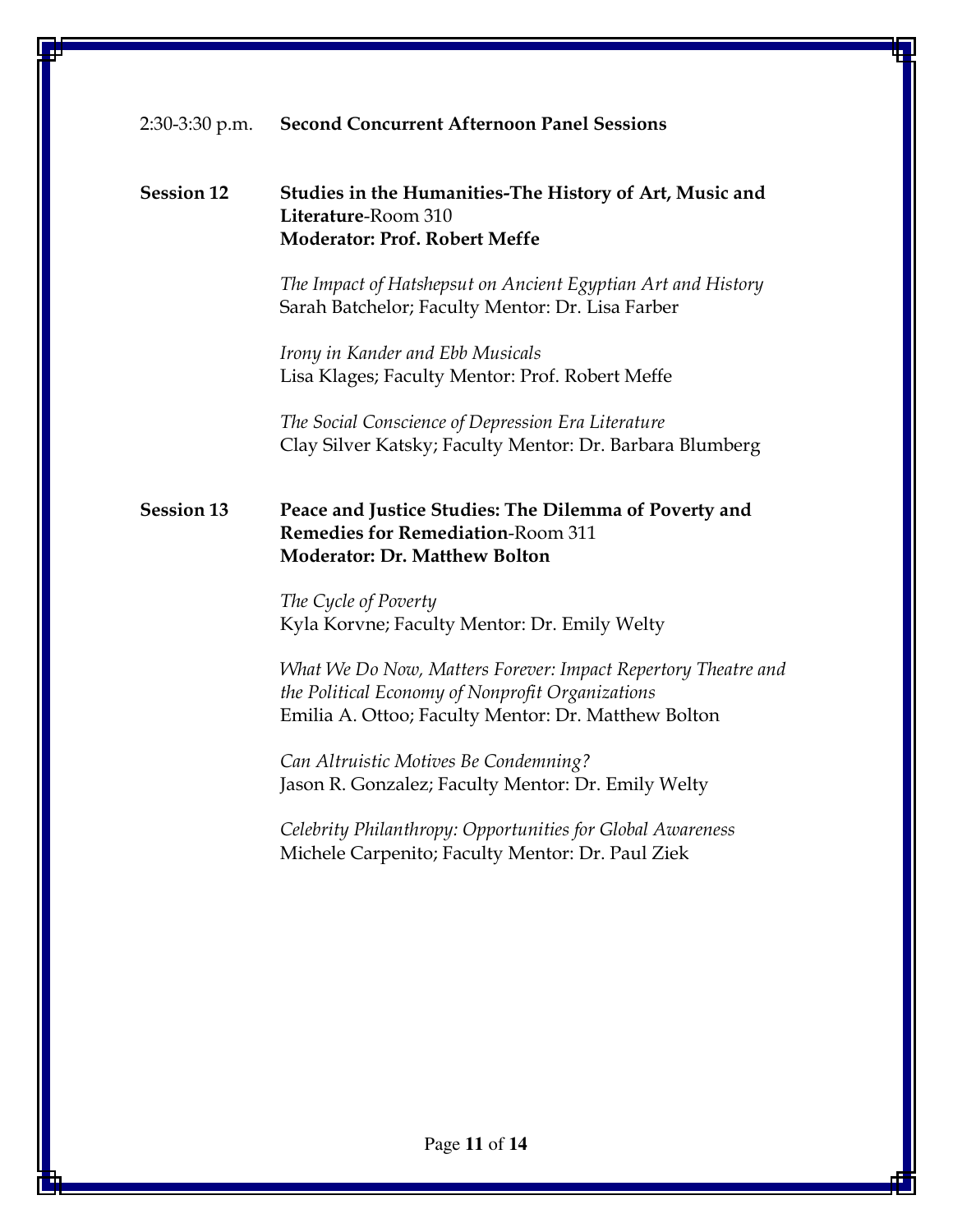## Session 14 The Middle East-Room 312 Moderator: Prof. Joan Katen

Political Islam and Religion: Egypt's Muslim Brotherhood Angelica Marie Razack; Faculty Mentor: Dr. Christopher Malone

The Case of Lebanon: The Struggle of a Sovereign State Andrea Bogojevich; Faculty Mentors: Prof. Joan Katen and Dr. Gregory Julian

## Session 15 Uses and Abuses of Technology -Room320 Moderator: Dr. Rosario Girasa

PSA: Take Control of Your Personal Data Marc Kowtko; Faculty Mentor: Dr. Rosario Girasa

Mobile Application Development John Robb; Faculty Mentor: Dr. Jean Coppola

The US - China Rivalries over the Taiwan Strait: Evidence from the Wikileaks Christopher Huang; Faculty Mentor: Dr. Joseph Tse-Hei Lee

The Dangers of Drone Strikes: Nonviolent Policy Recommendations and Strategy Changes for Anti-Drone Activism Garret Higgins; Faculty Mentor: Dr. Emily Welty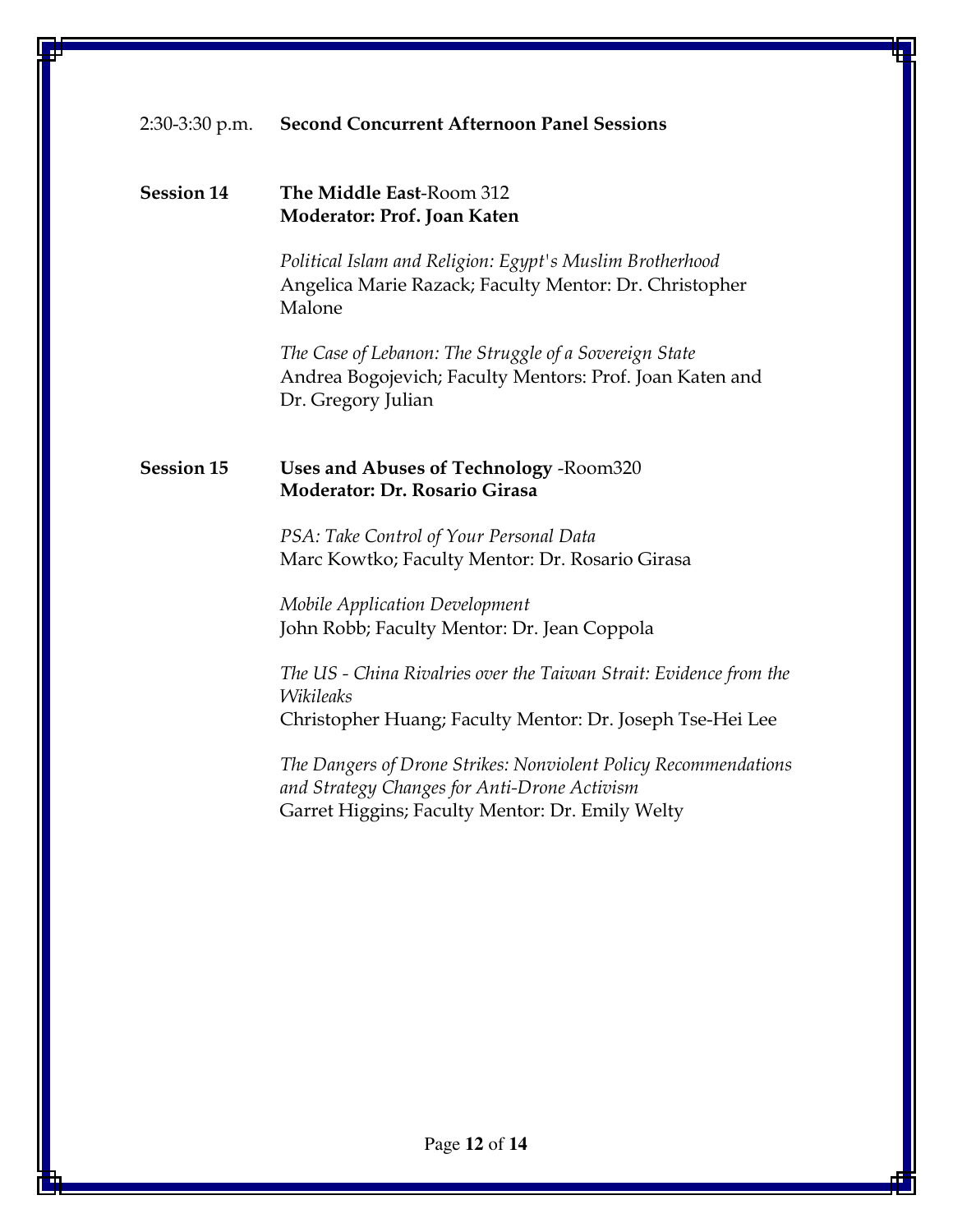## Session 16 Money, Food, Drugs, Beauty, and Economics-Room 322 Moderators: Dr. Gregory Colman and Dr. Annya Shostya

An Analysis of Marijuana Demand across Different Age Groups in the United States Daniel Boutarel; Faculty Sponsor: Dr. Gregory Colman

Beauty and Wages: The Effect of Physical Attractiveness on Income Using Longitudinal Data Vesna Gvozdenovic; Faculty Sponsor: Dr. Gregory Colman

VWAP Strategies in Short Term Technical Analysis Justin Friedman; Faculty Sponsor: Dr. Joseph Morreale

Corporate Consolidation in Sodexo's Food Services and The Hollow Chef Dylan M. Napolitano; Faculty Mentor: Dr. Matthew Bolton

## Session 17 Environmental Issues-Room 326 Moderator: Prof. Ghassan Karam

Clean Coal: Myth, or Energy of the Future? Briana Finelli; Faculty Mentor: Dr. Susan Maxam

White Plains Energy and Climate Center Cost Report Georgina Goulding; Faculty Mentor: Prof. Ghassan Karam

How Effective Are Name Plaques used by the Office of Student Assistance Solution Center Breanna Romaine-Guiliano; Faculty Mentor: Dr. Ida Dupont

Veganism: The Answer to Our Environmental Dilemma? Craig Mayle; Faculty Mentor: Prof. Ghassan Karam